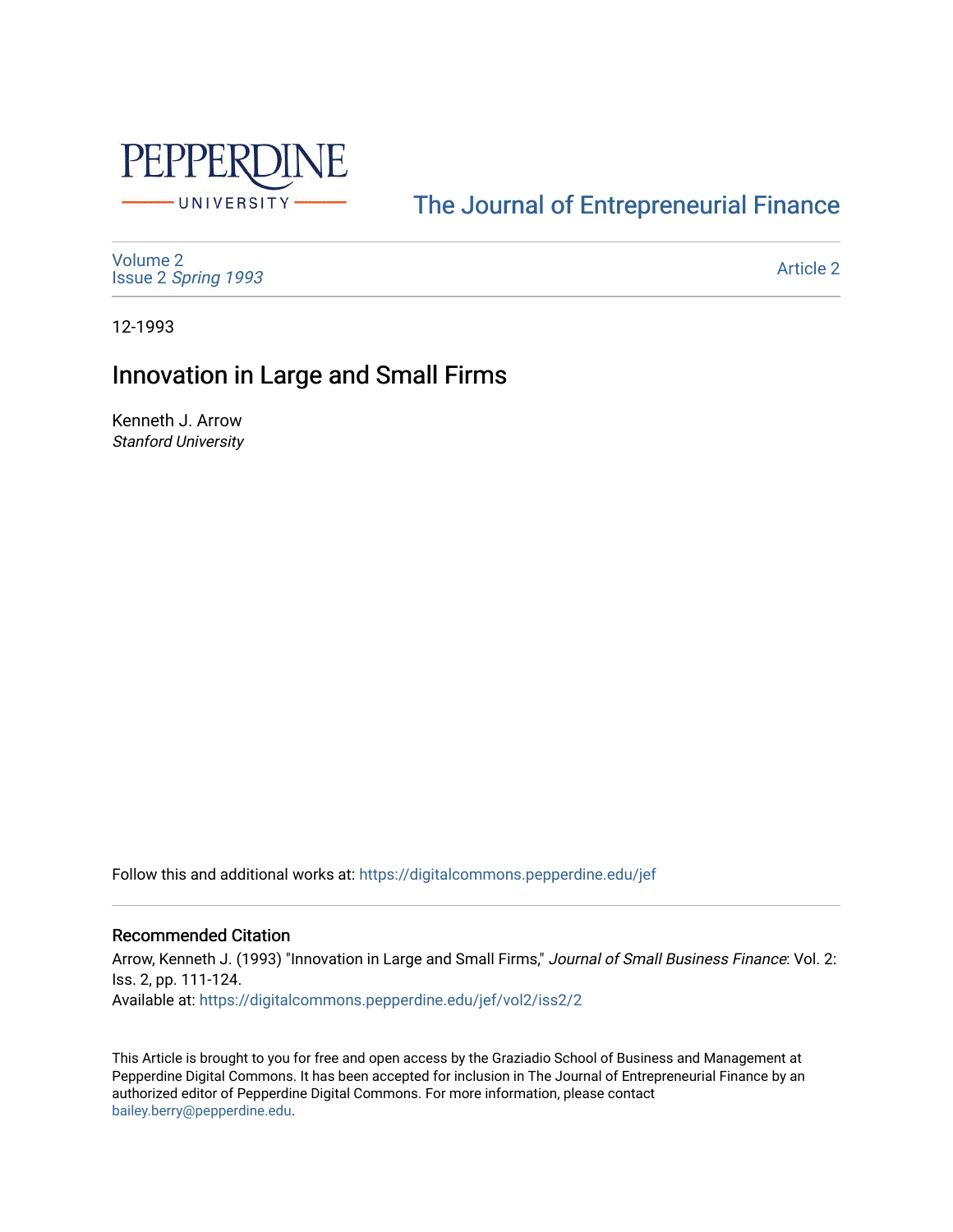# **Innovation in Large and Small Firms**

**Kenneth J. Arrow**

#### **I. INTRODUCTION**

This essay is intended to begin the elaboration of a theme: the interaction between the observed sizes of firms and their internal decision making procedures. This theme is a major one in the symphony of entrepreneurial activity. The entrepreneur, as the maker and changer of economic and productive life, is usually envisaged as an individual. In the neoclassical tradition, he (or, rarely, she) is the lightning calculator, the individual who rapidly scans the field of alternative productive processes and chooses the optimum'at any given set of prices. In the Austrian tradition, most notably in the work of Schumpeter,' he is endowed with a special psychology that makes him all the more an individual in the strict sense of the word; he cannot be replaced by a machine or by a multiplicity of individuals, who would inevitably slow him down. "He travels fastest who travels alone," says an ancient proverb.

However, the individual entrepreneur-proprietor does not loom nearly as large today as suggested by these accounts. The large, even giant, firm is a massive presence on the economic landscape. These large firms not only predominate in the static allocation of resources, but are the sources of much of the world's change. They share fully with others as the sources and users of innovations.

This is not to deny the continued importance of the relatively small firm and the individual inventor. Indeed, the coexistence of large and small firms is itself an interesting intellectual question. If, in fact, large firms do have advantages over smaller ones, why are small firms not eliminated in the competitive struggle? More generally, if there are differential advantages to one size or another of firm, why do firms not converge to the optimal size?

The presence of large firms creates logical difficulties for the concept of property and for the reward structure of the individual, as Berle and Means<sup>2</sup> pointed out almost fifty years ago. The sharp calculating eye of the

**Kenneth J. Arrow • Department of Economics, Stanford University, Stanford, CA 94305.**

| The Journal of Small Business Finance, 2(2): 111-124 | Copyright <sup>©</sup> 1993 by JAI Press, Inc.   |
|------------------------------------------------------|--------------------------------------------------|
| ISSN: 1057-2287                                      | All rights of reproduction in any form reserved. |

**This article has been reprinted with permission from Professor Kenneth J. Arrow. It was first published in** *Entrepreneurshipy* **Joshua Ronen (ed.), 1983; Published by Lexington Books, D.C. Heath and Company, Lexington, MA.**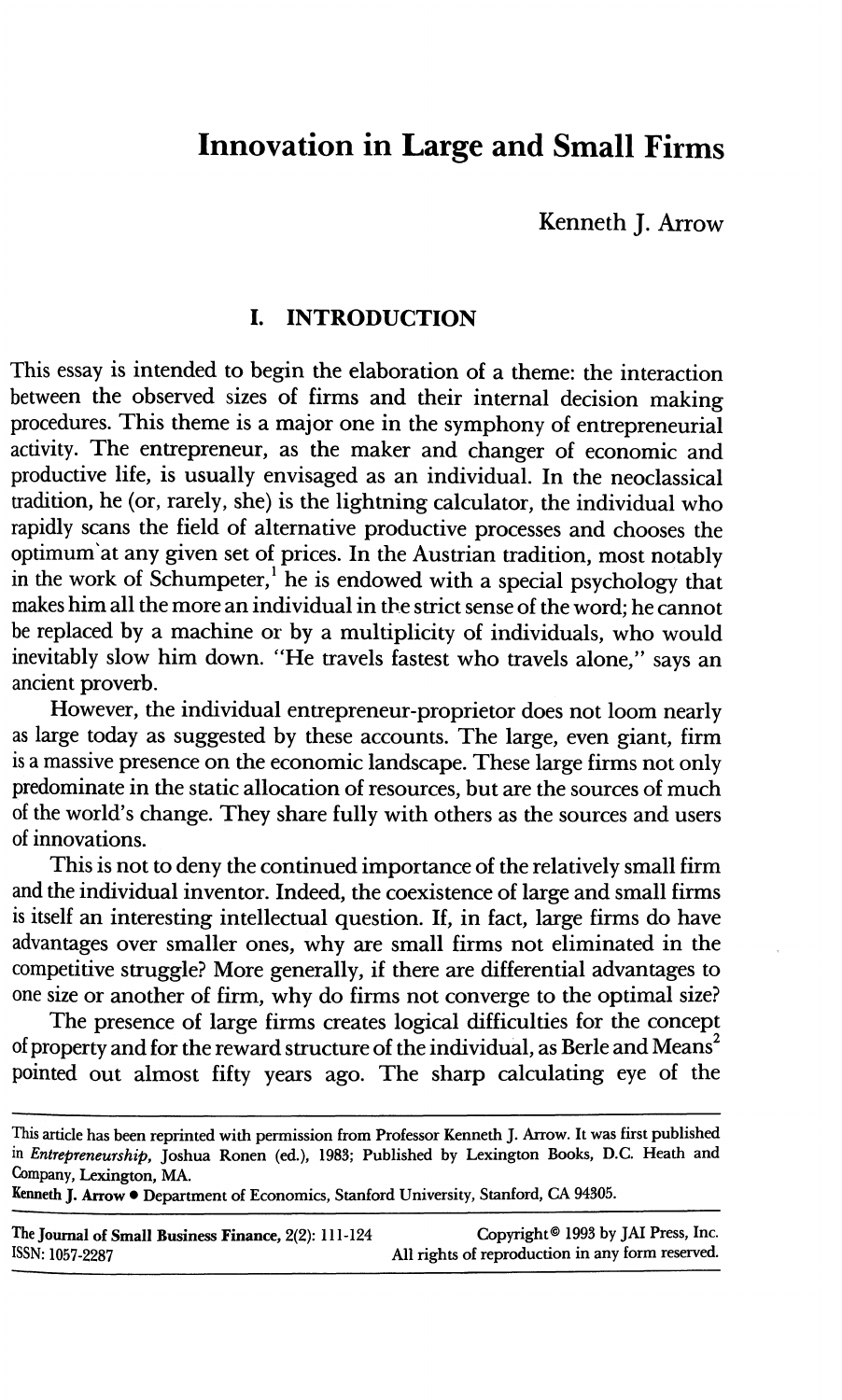neoclassical entrepreneur was for his own profits, and even those who gave a more psychological interpretation to entrepreneurial motives could hardly deny that revenue was essential among them. But an employee, however entrepreneurial in spirit, does not have property rights and cannot claim profits, the residual revenues after contractual claims. Much ingenuity can go into alternative compensation schemes, but the maker of decisions about innovations can no longer be simply identified with the recipient of rewards (and taker of losses) from them.

Of equal, or even greater, significance is the diffuse control structure of the large firm. Essentially, no one can make decisions without limits even within the framework of feasibility. Even a chief executive officer is restricted, partly because of the need to adhere to well-defined operating procedures, and partly because limits on span of control prevent him from making more than a limited range of decisions with limited information. In large firms, entrepreneurship has sociological as well as psychological and economic dimensions.

The remarks thus far show that entrepreneurial activity, however defined, operates in different ways in large firms than in small ones. I will concentrate here on entrepreneurship as Schumpeter conceived it—the process of innovation. The basic decisions are the recognition of promising ideas and the financing of their development. We want to discuss how these decisions operate in firms of varying sizes.

An economist would not, of course, discuss any issues of decision making by firms without taking account of market relations. Since the development of innovations is an investment, the most relevant market is the capital market. However, innovations are, by their nature, rather odd commodities from a neoclassical viewpoint; they tend to be indivisible. Their development is attended by uncertainty; if everything about an innovation were known, it would not be an innovation. What is still more, the properties and economic potential of an innovation are by its nature likely to be better known to the innovator than to a prospective source of financing.

Ù

ŀ ij ij

 $\frac{1}{2}$ 

Ŋ  $\frac{1}{2}$ ij ŋ i. )<br>D .<br>प् i.

In short, the supply of capital for innovation is not modeled well by conventional competitive market theory. Indeed, most of the analysis in this chapter will center about the methods of financing innovation and their implications.

The chapter is organized as follows: In the next section, I review in the sketchiest way the idea that large firms are really significant in the economy and constitute a phenomenon about which we cannot be indifferent. I then describe an idealized model of the process of innovation (oversimplified of course) designed to serve as a basis for subsequent discussion. The heart of the paper follows, an attempt to understand the factors in the decision to innovate and (what is essentially equivalent) the financing of the innovative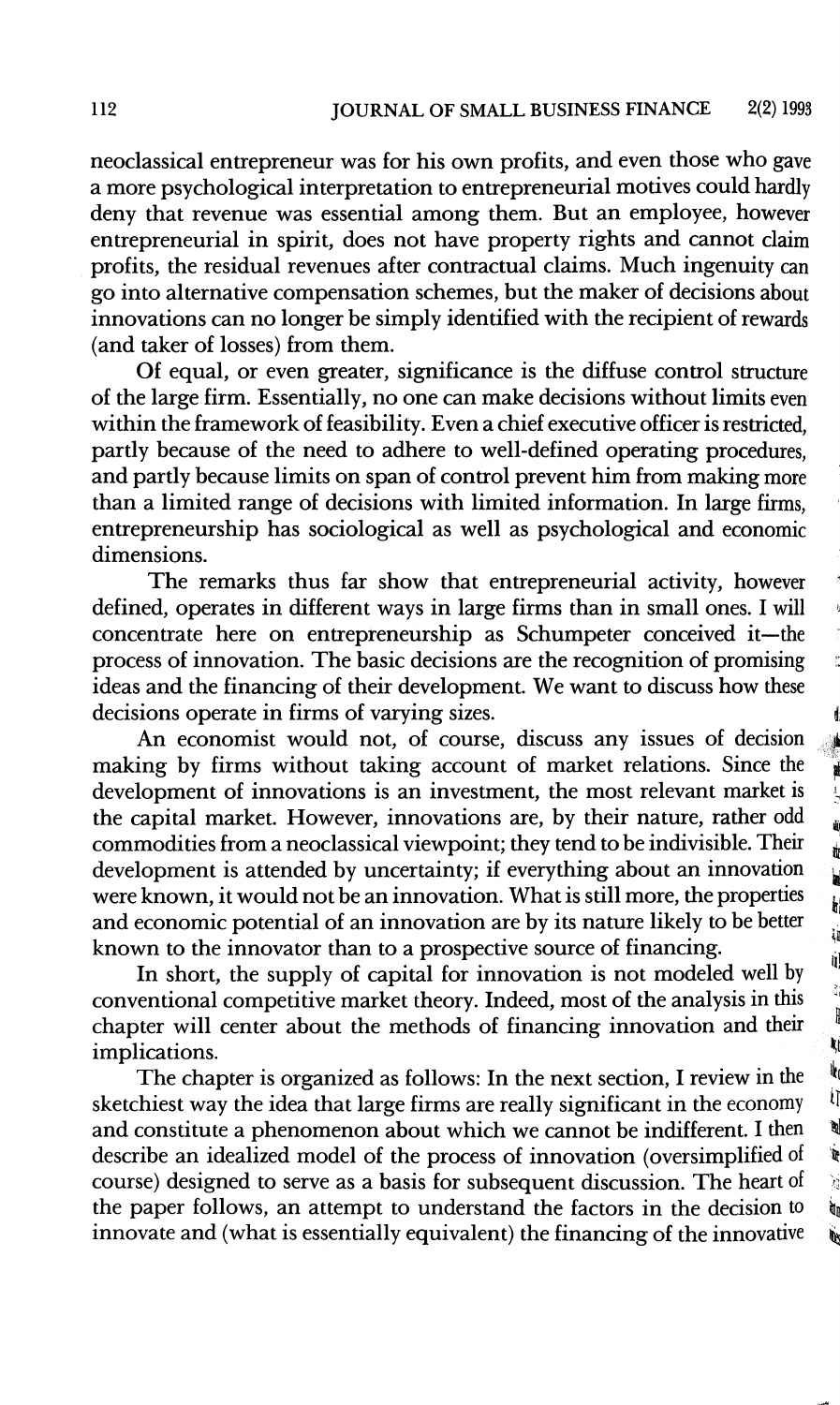activity. In particular, I stress the systematic variation of these decisions with firm size and complexity. It is concluded that there is likely to be tendency toward specialization, less costly and more original innovations will come from small firms, and those involving higher development costs but less radical departures in principle will come from larger firms. This specialization creates opportunities for trade, as all specialization does; in this case, the trade will frequently be in firms as such; that is, takeovers and mergers.

#### II. THE SIGNIFICANCE OF LARGE FIRMS

From the popular viewpoint, the concentration of economic power is one of the most obvious aspects of the economic world. In mainstream neoclassical economics, it hardly appears, especially in more abstract versions of the neoclassical system (for instance, Arrow and Hahn).<sup>3</sup> Of course, the presence of natural monopoly is recognized, and this is the basis for the doctrine of price regulation. Even here, many economists consider that there is sufficient competition from substitute products to make natural monopoly an unimportant concept.

The trouble is that the analytic tools of neoclassical economics are not well adapted to departures from perfect competition. There are two pillars to the edifice: the optimizing behavior of the firm and household, and the equilibrating forces of the markets that link them. Optimizing behavior can indeed be discussed under conditions of market power; the theory of monopoly is rich in implications. But the concept of imperfectly competitive markets is very hard to define. Various ad hoc constructions, such as Chamberlin's notion of monopolistic competition<sup>4</sup>, have appeared, but they suffer from inconsistencies. Game theory has supplied a formal framework that, in principle, replaces markets by more general forms of interactions, but it has not yet succeeded in producing a general theory comparable in power to the theory of general competitive equilibrium.

Hence, there is a bias toward analyzing the competitive case. As we know, this analysis requires, if taken literally, that the production possibility sets be convex. In particular, it requires constant or diminishing returns to scale. The latter case suggests a bias toward small firms; under free entry, the smaller the better. Constant returns, on the other hand, are neutral toward the size of firms. If two firms merge, the owners will (under perfect competition) be neither better off nor worse off than they were before. Under perfect markets, including perfect capital markets, the profits of two different activities will simply be additive.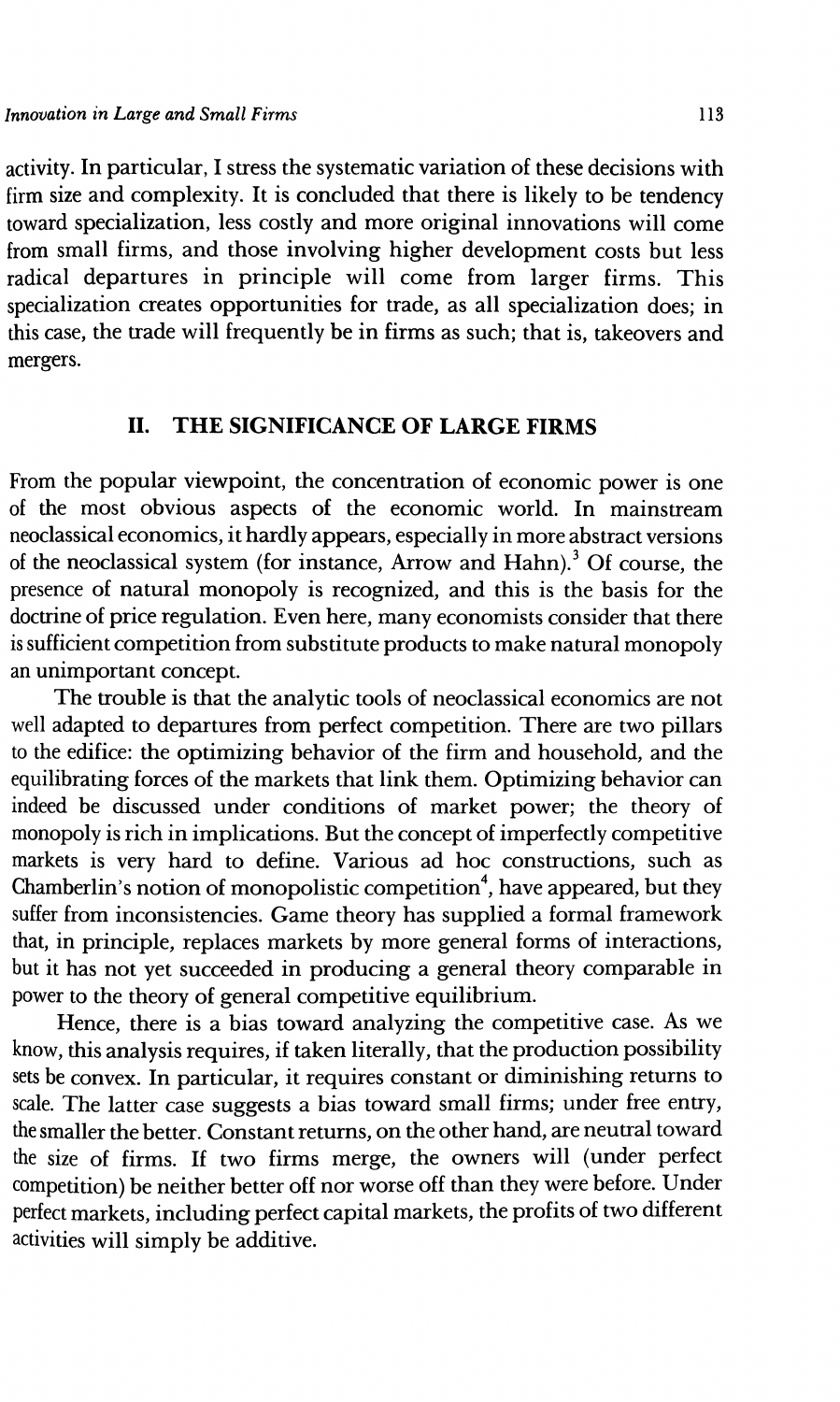A good deal of the empirical literature on firm sizes has been devoted to arguing that the competitive model is adequate in practice; that is, there are not many markets dominated by one or two firms. This may well be true; it follows that the static efficiency characteristics of competitive equilibrium can be postulated to hold in the real world. This is very far from denying the existence of very large firms or from explaining this phenomenon.

For it is certainly a fact. Depending on what measures you use, 500 firms constitute half or more of the nonagricultural economy.<sup>5</sup> It is frequently argued that the indices of concentration have not shown much secular rise, at least not for 75 years or so. However, this misses the point. The economy has grown enormously in this period. If it were merely a question of replication, that is, if the economy were expanding homogeneously, we would expect the number of firms to increase in the same proportion. Since firms differ in size, for whatever reason, we would expect the proportion of firms of a given size to be constant, while the total number increases.

To be sure, the expansion of the economy has not been merely a replication. The fact that per capita income is rising and, more strongly, that factor productivity (output per unit input) is or was rising, implies a change in the proportions of the economy. But one component of growth in the market remains sheer population-size or total factor supply (capital and labor). One might expect then, that the number of firms would be proportional to the extensive growth of the economy (its size in population or inputs), while the size of each firm might be expected to grow with the intensive growth (for example, output per capital or per unit factor supply). This is what has happened (roughly) to the distribution of individual income. It can be expressed as the constancy of the Lorenz curve; that is, the proportion of total income received by a given proportion of the population arrayed by income level (for example, the upper tenth of income recipients) is a constant.

But this is not what has happened with the distribution of firm sizes. The proportion of total sales or income received by a fixed number of firms has more or less remained constant.<sup>6</sup> Therefore, the proportion of income received by a fixed proportion of firms starting from the top (say, an upper decile again) has increased.

Ŋ į.

h ŋ  $\mathbf{I}$ 

伊山

s.<br>Str

In short, we find that the size of each firm has increased more than proportionally to intensive growth. If intensive growth is identified with productivity (either of labor or of total inputs), it follows that not only the outputs but also the inputs of the average firm have risen. This implies that the forces determining the sizes of firms ( in particular the economies of scale and the size of the market) have so shifted as to make larger firms more advantageous.

The increasing costs of innovation are a possible candidate, and the later analysis in this chapter implicitly makes the case for this proposition. At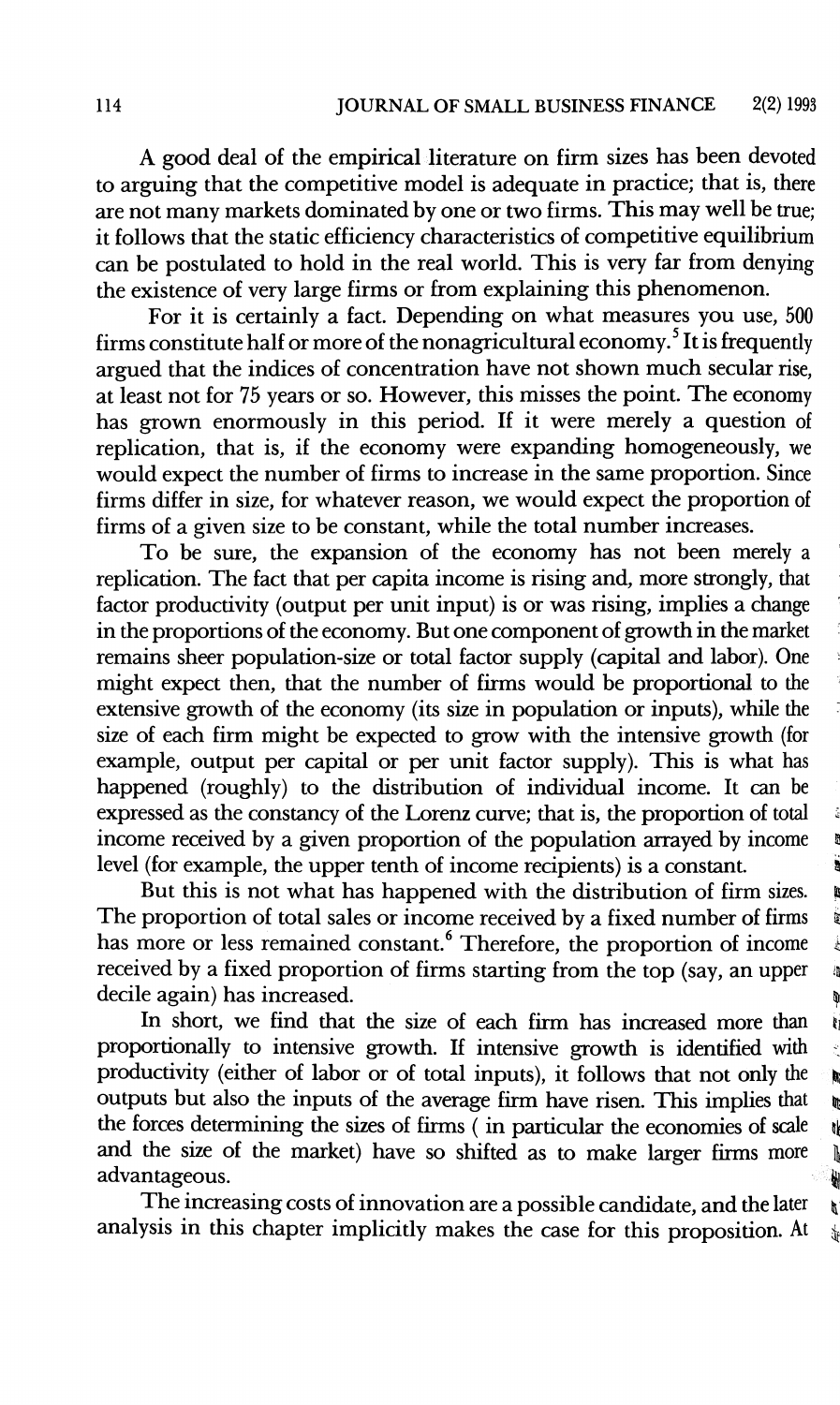this point, however, I only wish to establish that there has been a significant shift to larger sizes of firms and that this shift has systematic economic consequences and causes.

One obvious feature of larger firms (as contrasted with smaller contemporary firms or even with the same firms when they were smaller) is that they are more complex. They are not simply scale expansions of smaller firms, any more than the economy as a whole is a scale expansion of its earlier historical self. Even if the added activities are similar in nature to original ones, random fluctuations would make coordinating activities profitable. More broadly, growth usually involves disaggregation of activities and differentiation of products and activities.<sup>7</sup> No doubt these tendencies can ultimately be explained in terms of indivisibilities and other causes of increasing returns to scale. The complexity requires additional control functions at the central level.<sup>8</sup>

Coordinating activities themselves are costly; not only do they directly involve the use of resources (managerial and supporting personnel, associated equipment, space, and communication channels), but they also impose costs upon decision making at lower levels by creating delays and requiring additional communication costs. They are undertaken because the costs of coordination are exceeded by the benefits. $\degree$  As Coase has argued, these benefits are relevant only if they are not obtainable by coordinating separate activities in the marketplace, through prices.<sup>10</sup>

This point can be emphasized by considering the multidivisional firm and the role of transfer pricing. A large firm is organized into profit centers, each of which operates as virtually a separate firm. Transactions between them are market transactions, and payments between them are made at current market prices or (if no suitable market exists) at transfer prices mimicking market prices. Presumably the opportunities for direct (as opposed to market oriented) coordination of activities have been exhausted within the profit centers. What distinguishes the large firm, however, from a collection of smaller firms is that many resource-allocation decisions are still make at a central level, particularly capital formation. A profit center is responsible for its own decisions on current flows, but in general it cannot make its own investment decisions, except possibly for very trivial ones. Indeed, it is surprising how often decisions on investment require the approval of the Board of Directors, while decisions of at least equal importance relating to pricing and production are decentralized to much lower levels.

There is, in short, an internal centralized mechanism for allocating available investment funds to specific projects among the various profit centers. The internal capital-allocation mechanism is not, properly speaking, a market; that is, a profit center cannot borrow any amount at a fixed rate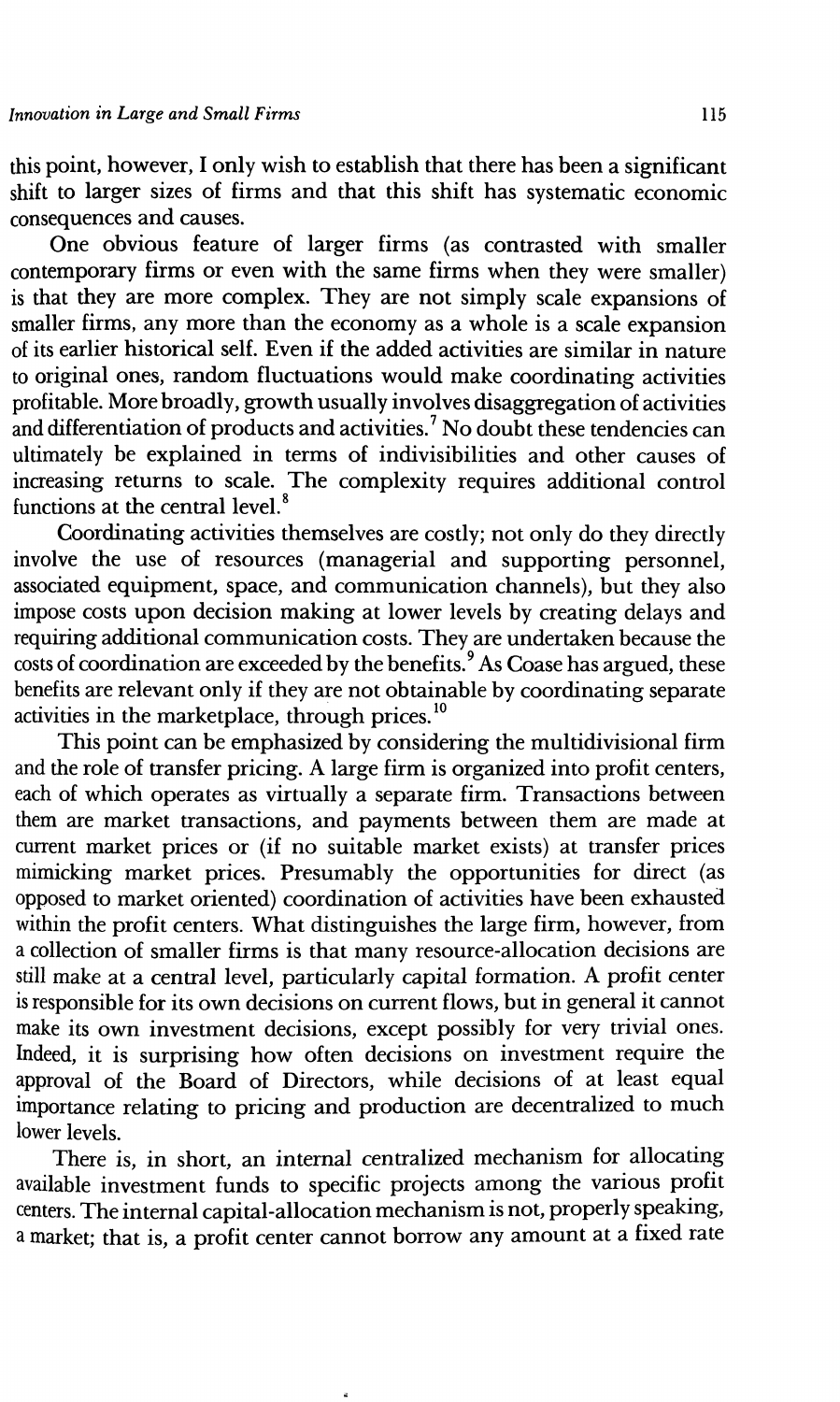į

 $\label{eq:2} \mathcal{L}(\mathbf{r}) = \mathbf{r}(\mathbf{r}) = \mathbf{r}(\mathbf{r})$ 

E. ł ¥ ģ

of interest. Rather, the project it proposes must be examined by the allocating authority for feasibility and profitability.

It would not be correct to contrast this allocation mechanism with an external capital market thought of as a true market in the textbook sense. Much, though not all, external financing is also project-specific and rationed. A bank does not lend by buying securities from anonymous sellers, but by lending to particular firms and individuals and often by looking at the particular project that the lender wishes to finance.

(We will not here study why capital allocation is so largely centralized, even in an otherwise decentralized firm. Part of the reason, certainly, must be the relatively slow feedback. The head of a profit center is not personally liable for the costs of bad investments. Considering job mobility, he may not be around to take any consequences when an investment is realized.)

It is important to distinguish the existence or absence of an internal capital allocation (in this sense) from the presence or absence of extemal financing. The supply of capital available for internal allocation can come either from retained profits in the various profit centers or from the outside. Large firms in general have an advantage in access to the outside capital market. One reason is the principle of insurance. Investing as they do in a variety of projects, their earnings are apt to be more stable and, therefore, the riskiness of their securities is reduced. Another reason is an economy of scale in attention and information-gathering from the viewpoint of the suppliers of funds. A large firm is a greater demander, and it therefore pays potential investors to concentrate their attention on that firm's activities rather than scattering it in one-shot transactions over many firms, for each of which there will be relatively little opportunity to use the information.

Diversification of activities also implies a more stable source of internal funds. Hence, in general, large firms will have a disproportionately larger and more stable internal capital supply than smaller firms will.

### III. A MODEL OF THE INNOVATION PROCESS

Innovations are infinitely variable; indeed, they include all alterations in knowledge of current production relations between inputs and outputs. Most are very small, but those are not the ones we are concerned with here. We wish to stress those large enough that deliberate decisions are needed to proceed along the path of innovation. An innovation may never be realized as a product; if it is so realized, it may not remain in production very long. The process of innovation is, virtually by definition, filled with uncertainty; it is a journey of exploration into a strange land.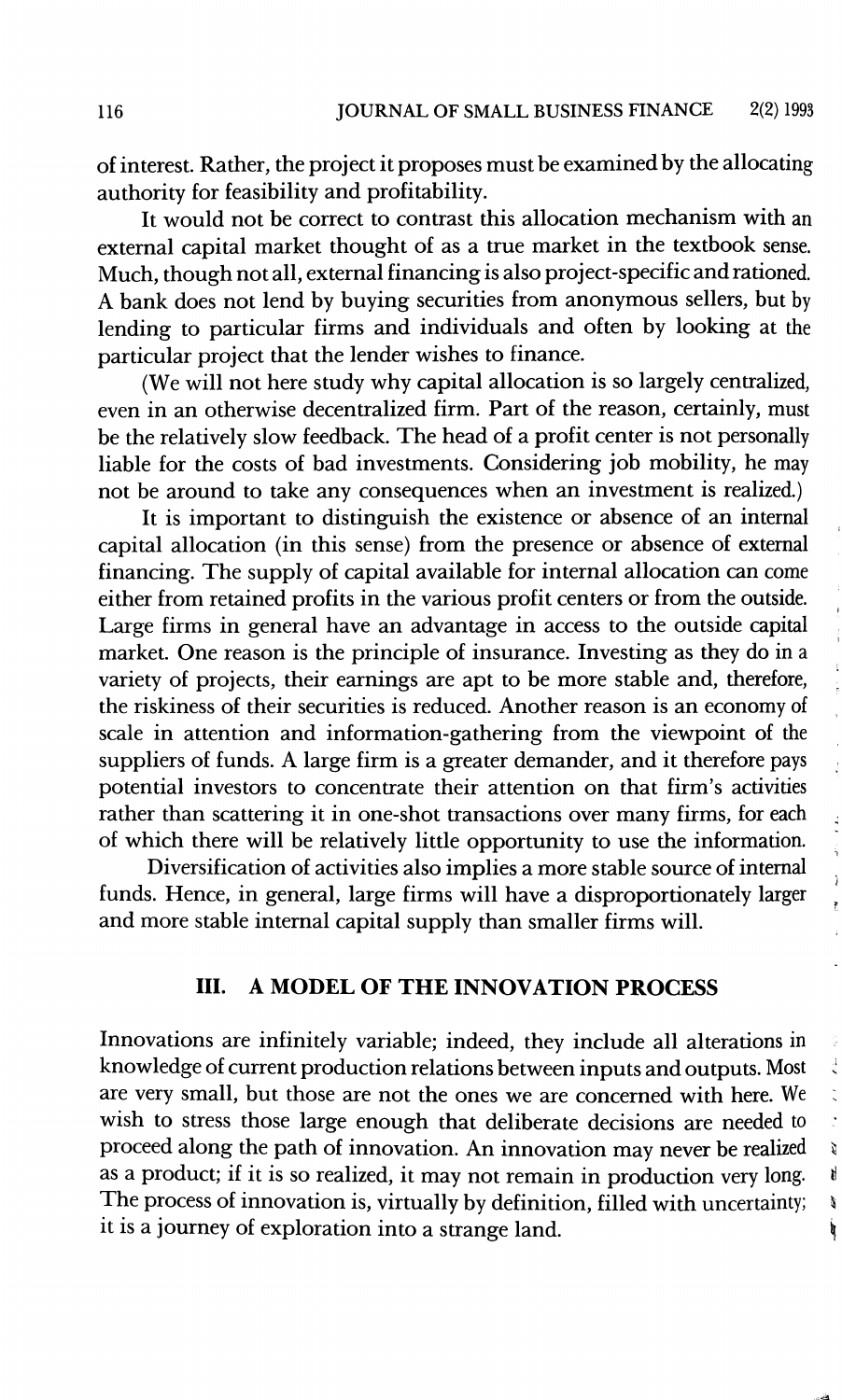We take as a primitive of the system a stream of concepts—ideas for innovation. These occur to individuals both within firms and elsewhere. A concept may or may not prove to be feasible. If it is feasible, it may or may not prove to be profitable. These determinations require investment, and it is these investment decisions that we are investigating.

For simplicity, we will distinguish two further stages after the concept, those of research and of development. Somewhat arbitrarily, we will think of research as determining the feasibility of the concept and development as determining its profitability.

In this model, the concepts are random events, not controllable and unaffected by policy. They will, of course, depend on many factors, but especially on the state of knowledge in the relevant specialty. This in turn, may be influenced by previous innovations in the same intellectual area.

Decisions are made at the next two stages. First, research is needed to determine if the concept can be translated into actuality. The research may be more or less costly to carry out. When it is completed, it yields information about the prospects for development in the following sense. At the start of the development process, there will be a relation between the profitability of the innovation when it is finally introduced (possibly zero or even negative) and the amount invested in development. This relation depends on the information gathered in the research phase;that is, the profitability of the innovation at any given level of development expenditure with vary will the information obtained from research. Further, the relation of profitability to development cost is uncertain even given the research outcome.

To put it in a slightly different language, the research outcome is purchased by the research expenditure. The profitability of innovation after development is a random variable with a probability distribution conditional on both the research outcome and the decision about development expenditure. Given this distribution, the firm has the problem of choosing the optimal development expenditure. The optimal level might be (and frequendy is) zero; but if it is not zero, it is frequently a very large amount.

In this simple model, there are two points at which decisions are made: (1) to engage in research and  $(2)$  to determine the optimal level of development expenditure. In the first decision, the information potentially available to the decision makers consists of the concept and publicly available information. In the second, it consists of the concept and the research outcome together with publicly available information. Of course, this oversimplifies the process in many ways. The sharp distinction between research and development is overstated. Furthermore, the development process itself is sequential. Instead of a single decision establishing development expenditures for an entire project, there are repeated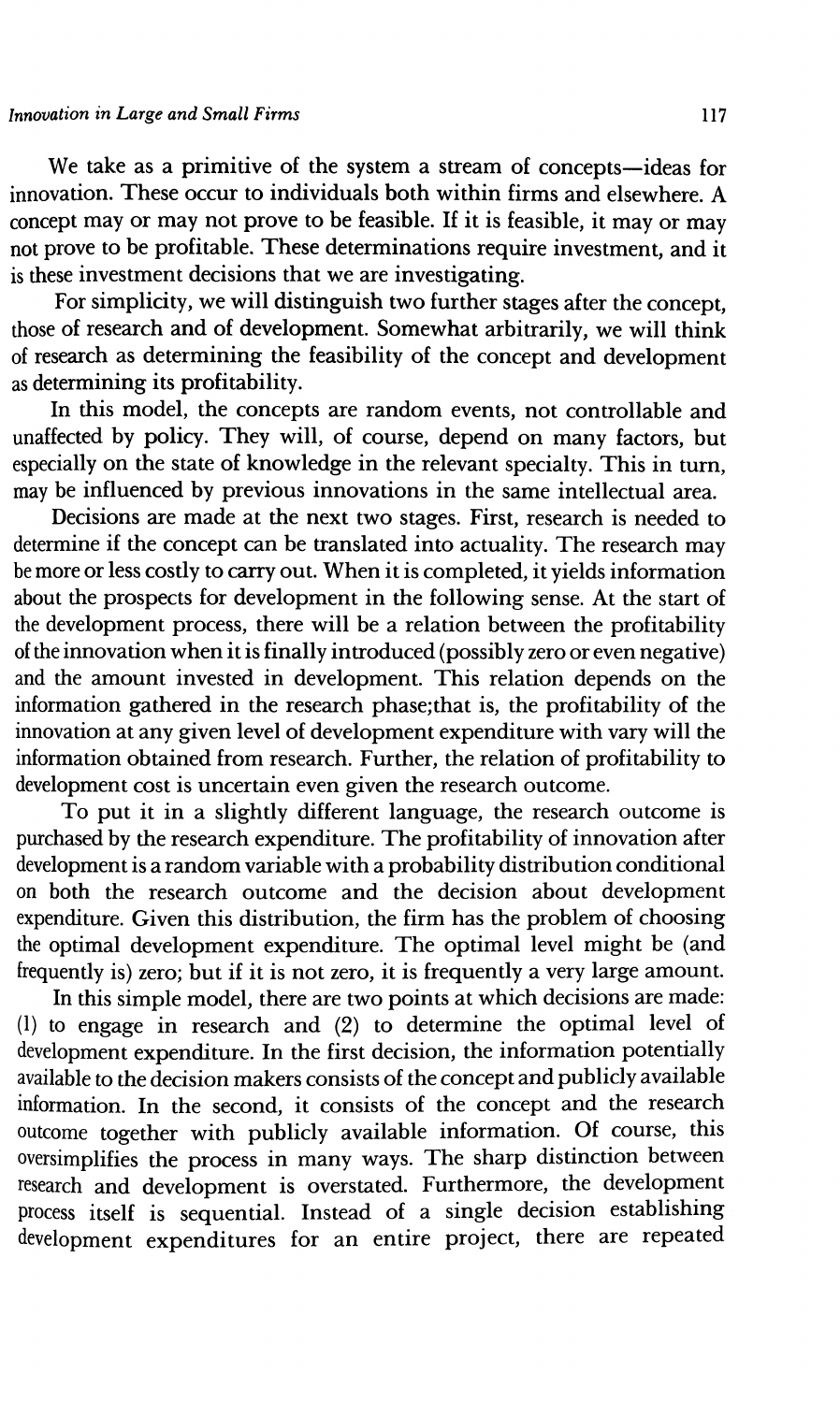reassessments based on information revealed by the development process itself. However, our simplification will be adequate for our purposes here.

What must be insisted upon is the privacy of the information and its relation to the locus of decision making. The two relevant pieces of information, to repeat, are the initial concept and the research outcome. They are received in the first instance by some particular individuals. If these individuals were the decision makers, there would be no difficulty in principle. The decisions made (to engage in research and to choose the optimal level of development expenditures) would be optimal given the information available.

But the individuals concerned are members of organizations, small or large. The decisions to be made involve the allocation of resources. Some of these decisions might be structurally delegated to them. However, as the amounts involved increase, there will be more and more need for approval at higher levels. The internal capital-allocation mechanism will become involved. Those in the lower levels who have the relevant information cannot make the final decisions. Their scope of authority is often restricted to making recommendations.

The important question then becomes, how is the information initially available communicated to the capital-allocation mechanisms? There are two classes of reasons why information cannot be conveyed without cost; (1) communication channels have limited capacity; and (2) there are incentive effects that reduce the reliability of information transmission.

1. The specialists who have the concepts and undertake the research have more knowledge of the context than others. An engineer has had training that may not be available to the generalist who allocates resources. Thus, any information conveyed will not be understood as well by the recipient as by the sender. Further, the specialists have spent more time with the project than could any reviewing agency. The agency has too many other responsibilities. The capacity to absorb information is always limited. Hence, again there is a degradation of information with transmission.

There may, to be sure, be situations in which the central mechanism has better information in some respects than the specialists. It might have better knowledge of other similar concepts and might well have better understanding of the commercial, as opposed to technical, possibilities. However, there will always be a degradation of the technical information, so that the probability distribution of outcomes of the development process (for given development costs) will on the average be wider.

2. Within a given firm it may be assumed, as a first approximation, that there is no distortion of the information; the specialist presents the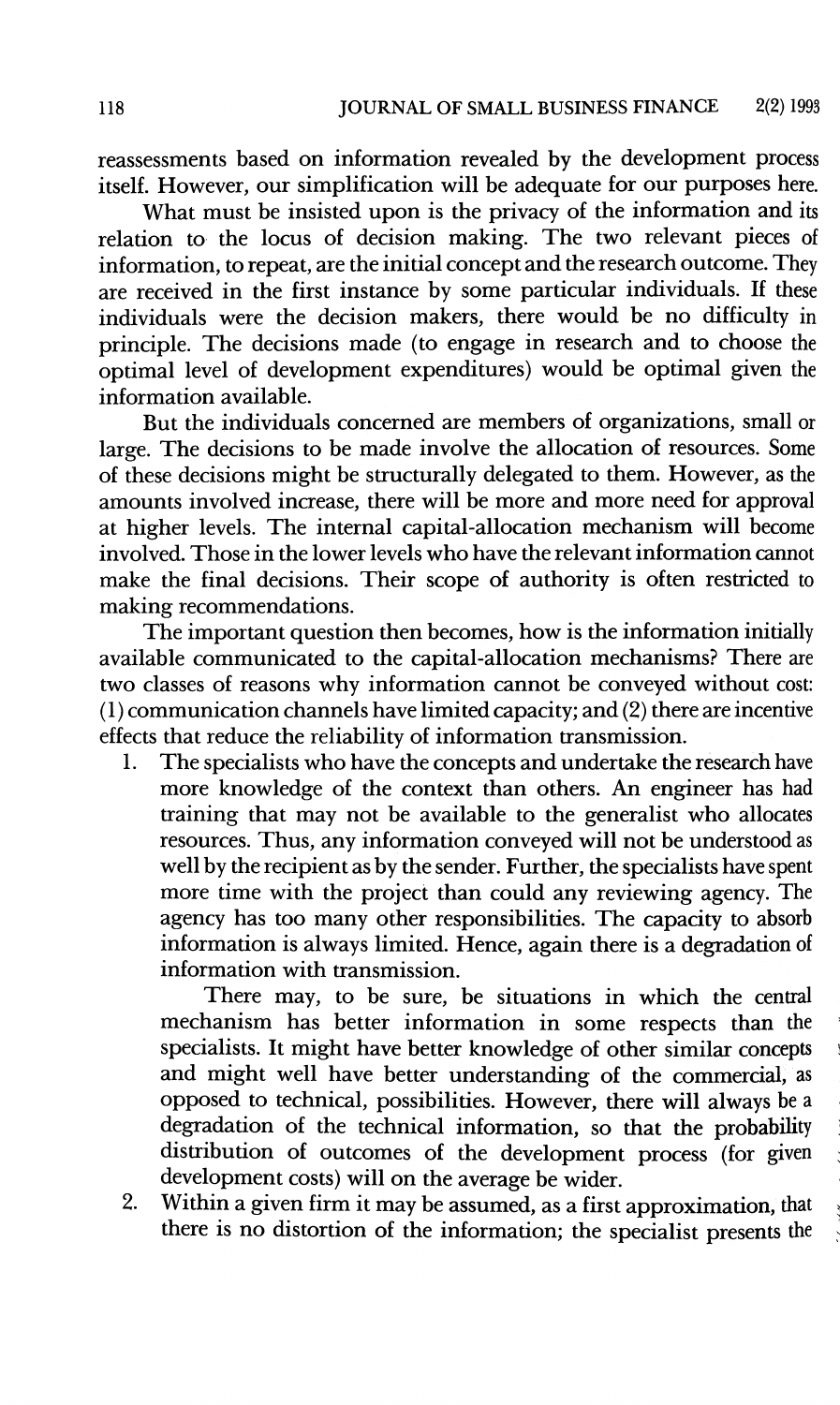information as well as he or she can. However, if information has to cross the boundaries of the firm (for instance, to attract capital from outside investors), the incentive increases to present information misleadingly. Negative aspects might be slurred over, probabilities of success exaggerated.

As a second approximation, there can be some distortion even within the firm. There is some incentive to increase the importance of one's work, to make it appear more valuable in potentiality and thereby earn material and nonmaterial rewards. As in any investment activity, the individual bears limited financial responsibility for failure. Furthermore, for research and development over extended periods of time, the feedback is so slow that the individual is not apt to be in the same position when the program shows results. Finally, the responsibility for success and failure in any position, but especially in one involving such uncertainties as those of research and development, is very hard to assess. That a project failed by no means proves that it should not have been undertaken.

From these considerations, the following implications may be drawn:

- 1. When responsibility for decisions on research and development is shared because of a need for approval of capital expenditures, the information used in making these decisions is apt to be degraded from its initial state.
- 2. The longer the chain of communication involved in the approval of projects, the more the information is apt to be degraded.
- 3. When the chain of communication crosses the boundary of the firm, the degradation of information is apt to be much more severe.<sup>11</sup>

### IV. THE DECISION TO INNOVATE AND FIRM SIZE

We can now draw the threads of the analysis together. In particular, the different strategic responses of small firms and large firms to the emergence of research concepts will be analyzed. For simplicity, I speak as if there were just two discrete sizes of firm; of course, there is a continuum of firm sizes and a parallel continuum of innovation strategies.

Innovation has been described as a two-stage decision process. As usual, the appropriate analysis must proceed in reverse order of time. That is, we must first study the decision on development expenditure given the research concept and the research outcome, then analyze the decision to engage in research.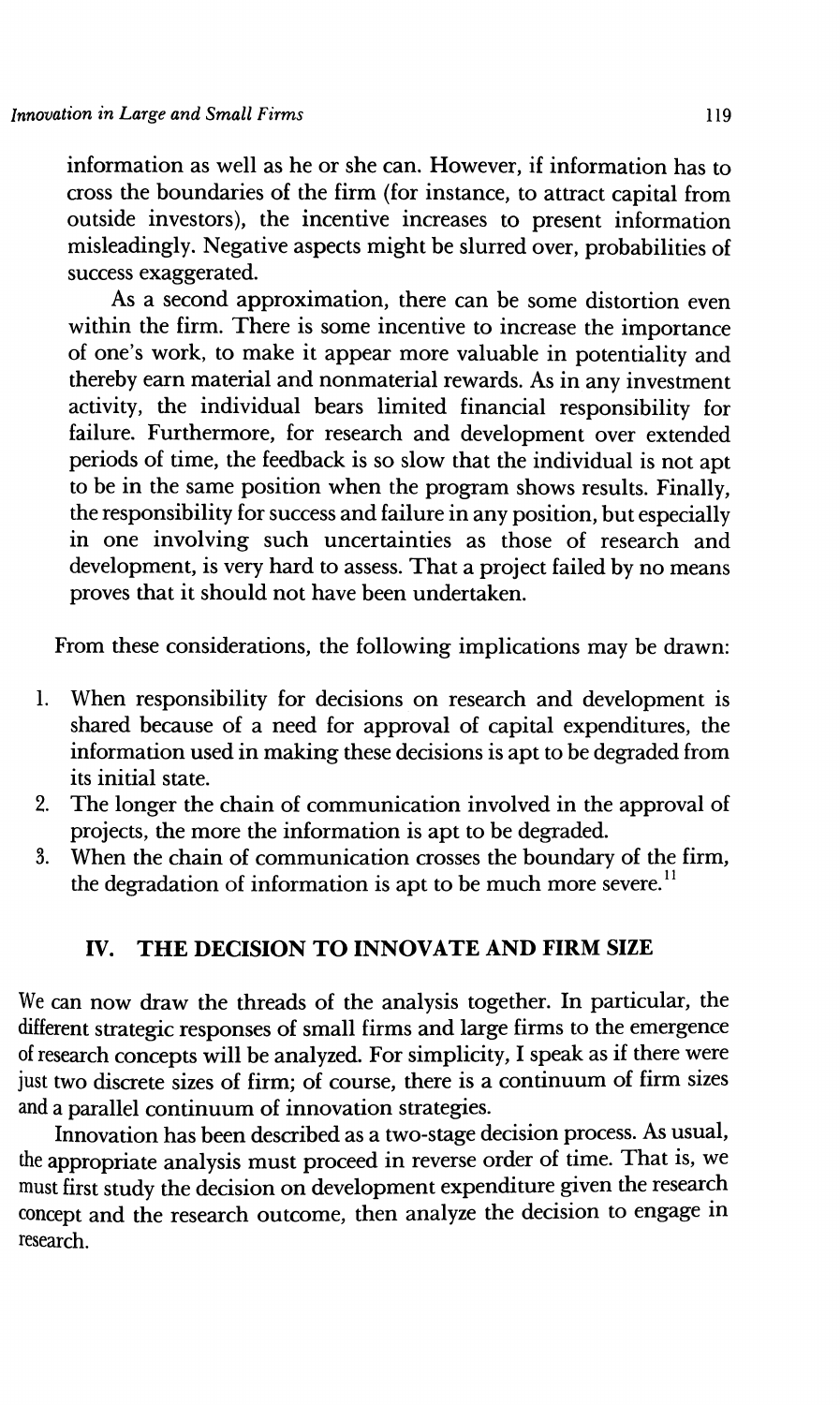Suppose, then, that we compare a large and a small firm, both of which engaged in research starting from the same concept and observed the same research outcome. The small firm is well informed about the development possibility function; that is, the function relating expected profitability to a given level of development expenditures. It can therefore calculate an optimal level of development expenditures. However, if the amount is large enough, it will not be able to finance it from its own capital funds. It could seek capital from outside. Assume, however, that it has fully utilized whatever general borrowing power it has. Then it has to seek financing based on the project itself. However, for reasons adduced in the last section, the transmission of information across the boundary of the firm will he accompanied by considerable degradation. It follows that capital will he available from the outside only on unfavorable terms (if at all) so that the scale of development expenditures will be less than optimal. Indeed, if the amount of development funds required is very large, it will be essentially impossible to finance the project by borrowing.

A small firm can in many cases obtain outside financing by sale of equity. When the amounts involved are large relative to the initial size of the firm, the transaction amounts to selling the development prospects and is likely to be accompanied by a change in control. (I will take up the possibility of sale of research findings in the next section.)

A large firm facing the same research concept and research outcome will have much less severe restrictions on funding. However, as usual in economic affairs, there is no pure gain without offsets. The difficulties of communication with an external capital market are replaced by those of communicating with the internal capital-allocation mechanism. As we have seen, the information loss in the large firm is greater than that in the small firm, but less than that involved in reaching the external market. Therefore, the larger firm will tend to invest suboptimally in development expenditures. However, it will do better than the small firm for large development expenditures that the large firm can finance but the small firm cannot. It will do less well on expenditures small enough for a small firm to finance.

As an additional hypothesis, it might be supposed that the information loss in the large firm is greater for proposals with greater novelty. The prior information of the internal capital-allocation mechanism may not equip it to evaluate novelties very well. The smaller firm, having less information loss, may be able to accept greater novelty more easily (provided it can finance the development process). Hence, there may be a bias against greater originality in large firms.

It may be objected that a large firm is not more capable of financing large expenditures than a small one. It has larger resources, but it also has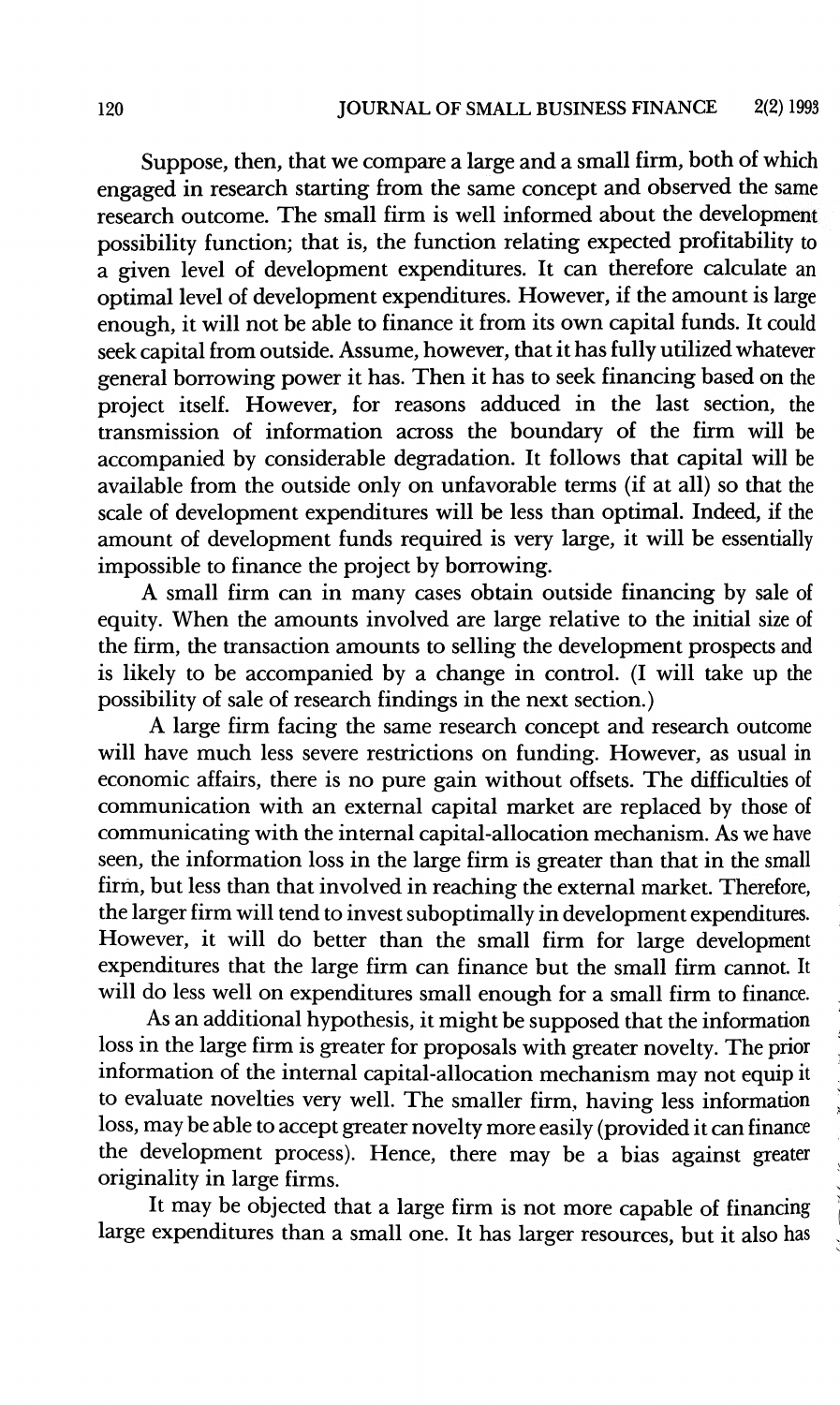larger demands of all kinds. Hence, it is no more capable of financing a given large expenditure for development than the small firm, as it has other large development expenditures competing for the scarce funds. This is an important point. But there are at least two reasons why we would expect the financing ability of large firms to grow more than proportionately to their size: (1) as we have already seen, large firms have disproportionate access to the external capital market without reference to specific projects. Hence, the pool of available capital is more than proportionately larger. Further (as also noted) the size of the financing available is likely to be statistically steadier, decreasing the probability that a demand for a large amount of development expenditures will coincide with a transient shortage of capital funds. (2) If there are a number of potential demands for development expenditures, the demand will also be statistically steadier. There is a high probability that an above-average demand for development expenditures in one area will be offset by a below- average demand in another. This potential offsetting is less available in small firms.

Basically, then, the superiority of large firms in financing rests on the operations of the insurance principle, though it is aided by economies of information to companies that supply capital to the large firms.

We have first analyzed in dynamic programming form the effects of firm size on the development decision, given the outcome of the research phase. From the above reasoning, for each research concept and each research outcome there is an expenditure on development and a probability distribution of profitabilities in production. These will be affected (as indicated) both by the development profitability function and by the availability of capital, which is conditioned by the problems of information transmission. Hence, there will be a probability distribution of anticipated profitabilities taking account of both development expenditures and subsequent profitabilities in production. It has been argued that, on the average, small firms will be superior if the optimal development costs are low and large firms will be superior if costs are large.

Now consider the decision to engage in research. (Again, for the time being, ignore the possibility that the research outcome can be sold.) Before engaging in research, the development profitability function is itself unknown; nevertheless there will be expectations of it. In probability language, the development profitability function (itself a random variable expressing the distribution of profitability in production conditional on development expenditures) is taken as conditional on research outcome after that is known and as unconditional (more precisely, conditional on research concept but not on outcome) before research is undertaken.

Given the research concept, it may be expected (though without certainty) that subsequent development expenditures will be low if the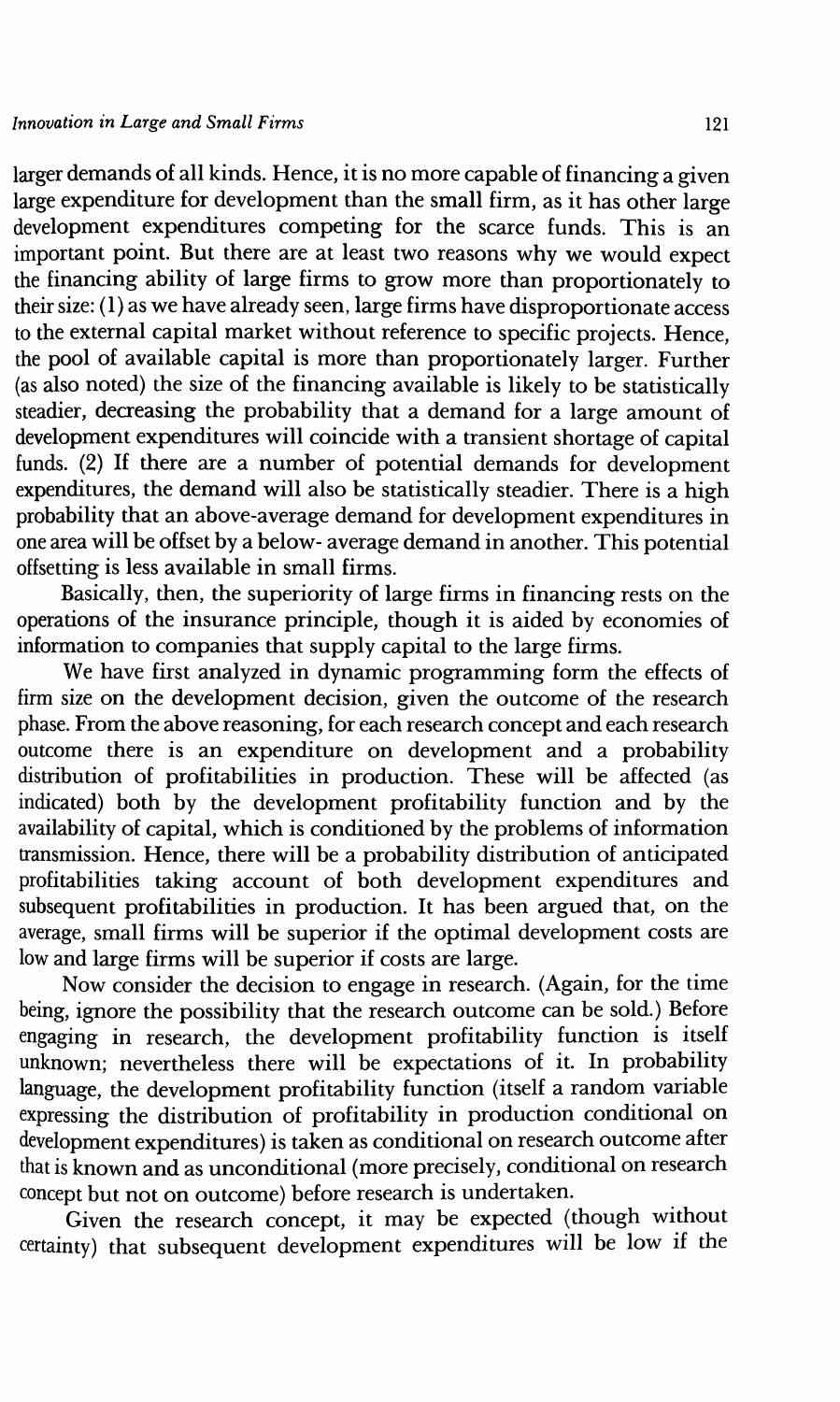project is at all feasible. In that case, it follows that small firms will be more likely to undertake the research than large firms. The opposite is the case if the unconditional distribution implies that development expenditures are likely to be high. Already at the point where the decisions to undertake research are made, there is differential selection among firms of differing sizes.

Thus, on the average one would expect firms to specialize in projects whose optimal development scales are correlated with the size of the firm. Projects anticipated to lead to large expenditures will on the whole be less than optimally funded, because large firms have higher transmission losses for information.

If the supplementary hypothesis advanced above is correct (that larger firms will find it harder to allocate capital to very novel ventures), then it is also true that very novel research concepts will be less likely to lead to research projects in large firms than in small.

Finally, it must be pointed out that the correlation in research undertaken between firm size and optimal level of development expenditures, though positive, will be far from perfect. The level of development expenditures, as repeatedly emphasized, will depend on the research outcome. Research, by its nature, is uncertain. It can easily happen that a research program is undertaken with a probability distribution of optimal development expenditures whose expectation is relatively small before the research outcome is observed. The distribution conditional on research outcome may be quite different, possibly with a large expectation. This is a far from rare event. Of course, the opposite can also occur. If the correct distributions are held, it must occur comparably frequently.

It can therefore happen that a small firm undertakes a line of research whose outcome would optimally involve a much larger development expenditure than it is prepared to undertake. It will either pursue the development on a much smaller scale than optimal, or it will discontinue it altogether if there are sufficient increasing returns to scale in the development process.

### V. A MARKET FOR RESEARCH OUTCOMES

This concluding section seeks to remove one limitation of the preceding. The research outcome may itself be the object of a market transaction. Selling ideas is not entirely as simple as selling goods, but they are valuable to at least some potential buyers. Establishment and transfer of properly rights can take several forms. The research outcome might be patentable, in which case the sale is straightforward. Alternatively, the buyer might value a whole constellation of working knowledge embodied in the firm. In that case, the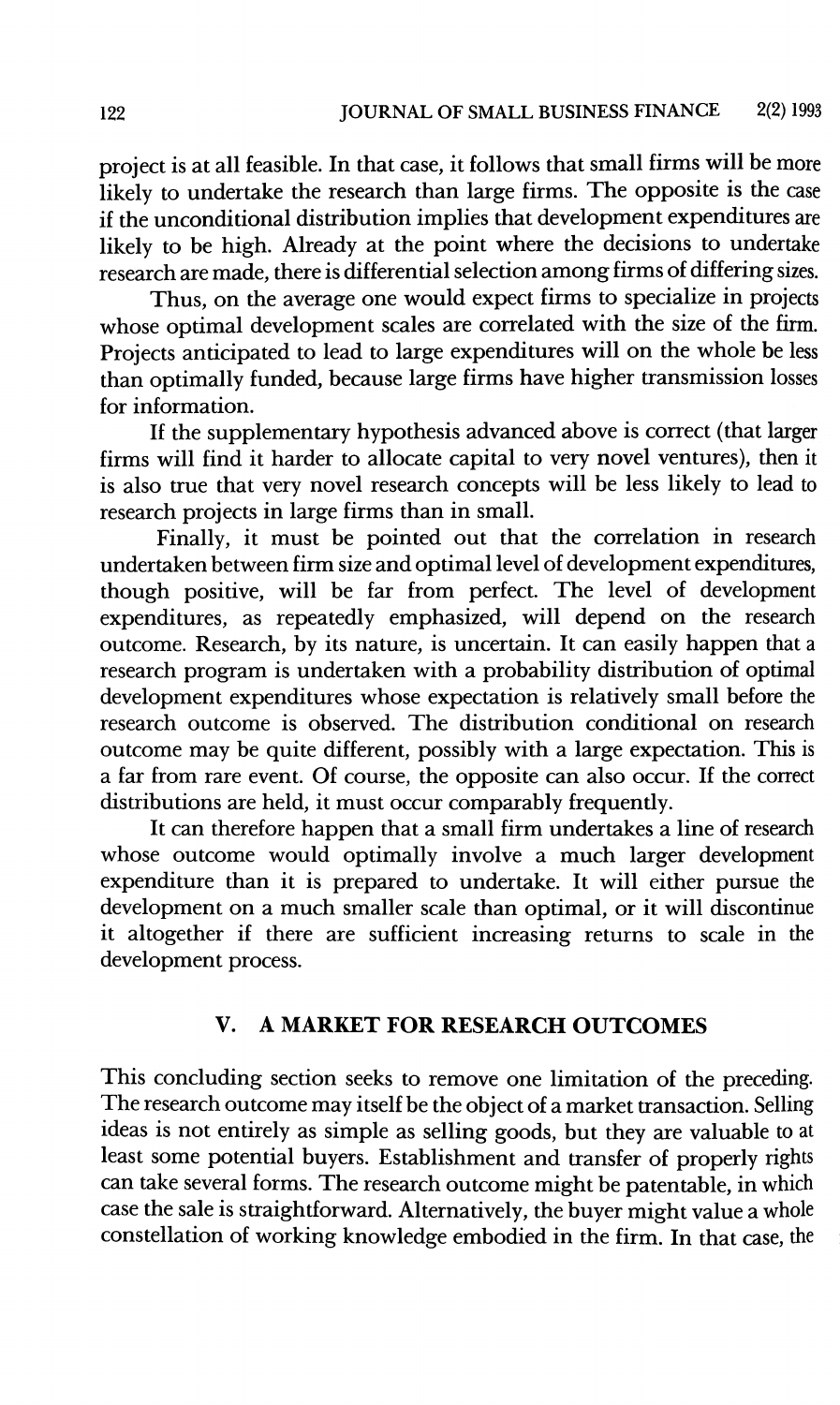sale of the research outcome could be equivalent to the sale of the whole firm.

From the discussion thus far, the natural sellers of research outcomes would be small firms that, after observing the outcome, determine that optimal expenditures on development exceed the financial capacity of the firm. In view of the uncertainty about development costs at the moment of the research concept, such situations can arise easily. The buyers might be individuals or groups of individuals in the external capital market who wish to secure their investment in such an uncertain situation by equity acquisition rather than bonds. More likely, however, it is the large firms in similar fields who constitute the natural demand side of the innovation market, whether research outcomes are sold in the form of patents or of whole firms.

The existence of markets for research outcomes alters the incentive structures for undertaking research within both large and small firms. For small firms, it lessens the inhibition on starting research for which large development expenditures are likely. If this came to pass, they do not find the research useless; they can sell the outcome to a large firm. One must still reckon with a loss of information as it passes across the boundaries between the large and small firms. Hence, the incentives for the research are less than they would be within the large firm. Since the large firm is well informed, it is also true that the loss of information is less than it would be between the small firm and the general external-capital market, so that the possibility of sale to large firms is not negligible, as we have assumed the external financing of expensive developments by small firms to be.

The existence of markets for research outcomes also alters the incentives for research within large firms - for the worse. For now the firm has an altemative supply of research outcomes on which to base its development of innovations. The constraints on its total development expenditures imply that anticipated availability of research outcomes on the market will reduce the incentive to use only internally generated research outcomes. There are limits to relying on the market for research inputs into the development process. For example, internal research capability is complementary to externally purchased research outcomes. It is needed to evaluate them and to synthesize them with other research outcomes, whether internal or external. But clearly some substitution takes place.

If this analysis is meaningful, it suggests a division of labor according to firm size. Small firms will tend to specialize more in the research phase and in smaller development processes. Larger firms will devote a much smaller proportion of their research and development budget to the research phase. They will specialize in the larger developments and will buy a considerable fraction of the research basis for their subsequent development of innovations.